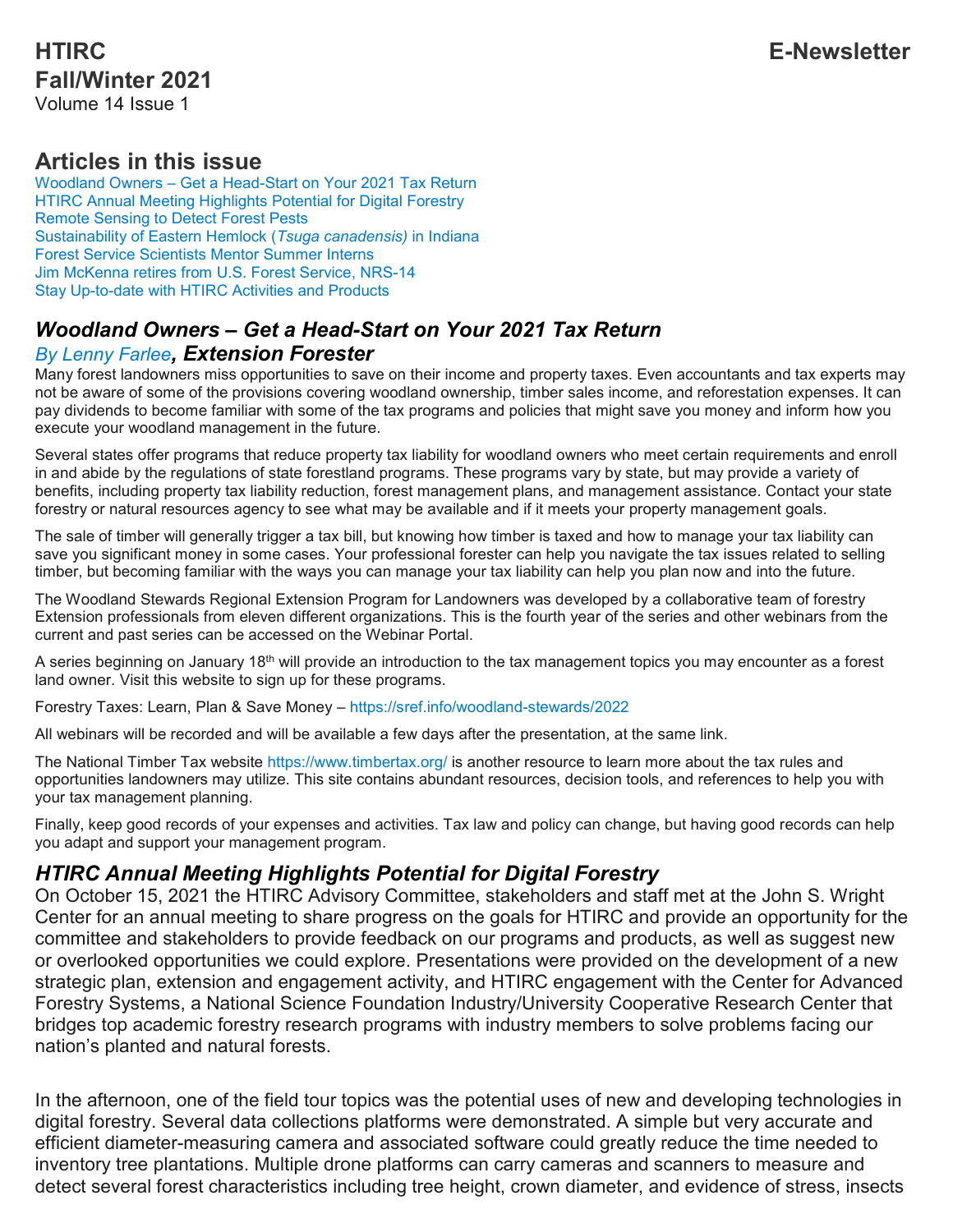or disease. A prototype LiDAR (laser imaging, detection, and ranging) backpack was demonstrated, which can capture and create a digital point-cloud for forest measurements from the ground.

Each of these technologies and more are part of the new Plant Sciences 2.0 Integrated Digital Forestry Initiative at Purdue University, with several HTIRC funded investigators participating.

Learn more about the people and HTIRC funded projects behind the new Integrated Digital Forestry Initiative: <https://ag.purdue.edu/digital-forestry/>



*Figure 1 Attendees were provided demonstrations of the drones and camera/sensor technology used in digital forestry data collection*



*Figure 2 Attendees were provided demonstrations of the drones and camera/sensor technology used in digital forestry data collection digital forestry data collection*



*Figure 3 The prototype LiDAR backpack and software were demonstrated by multi-disciplinary students working on the project.*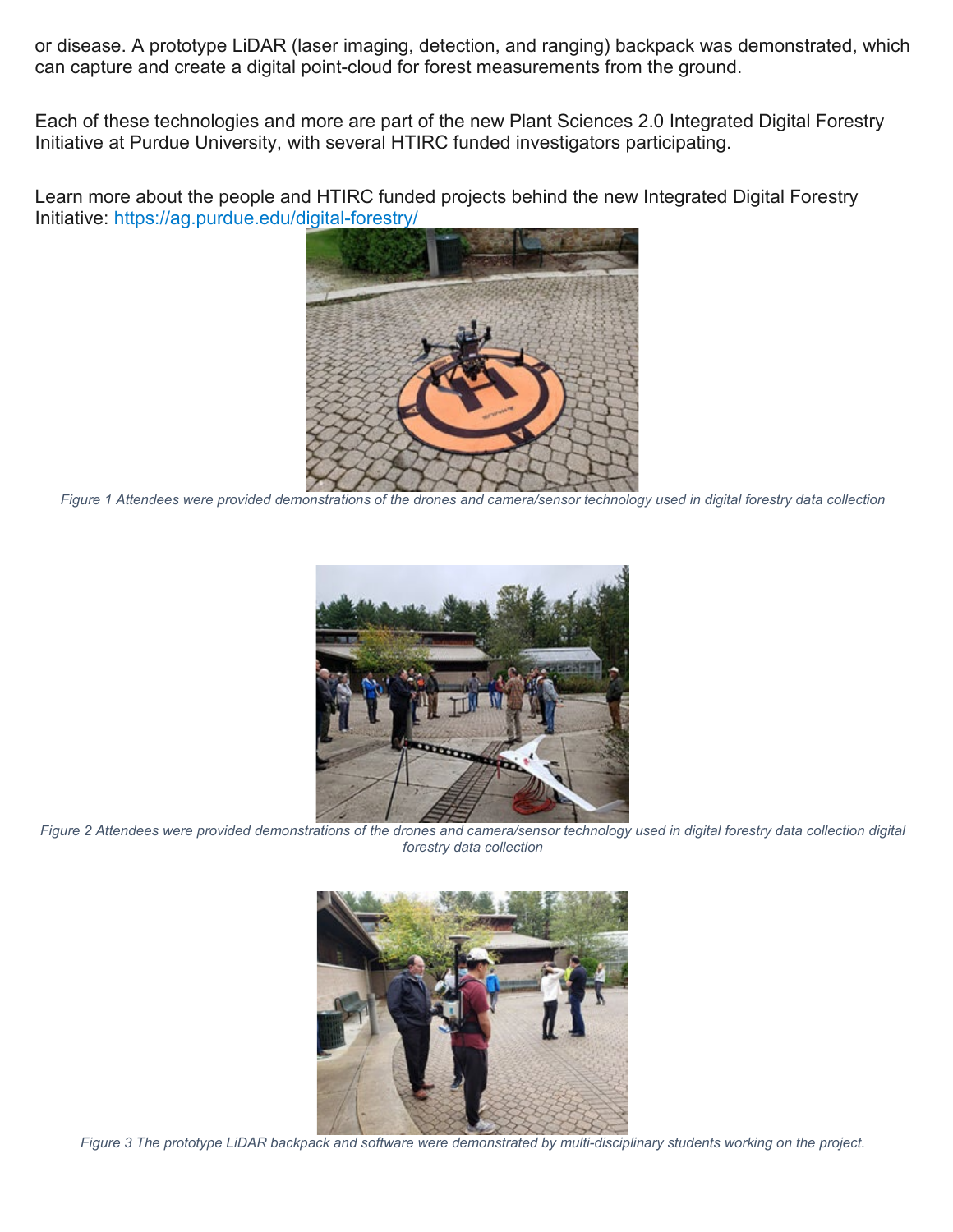## *Remote Sensing to Detect Forest Pests*

### *Dr. John Couture, [Associate](https://htirc.org/research-scientists-directory/) Professor, Ellie Joll, M.S. Student*

Spotted lanternfly (SLF) is a phloem-feeding planthopper native to Asia that has made its way to the United States and attacks vineyards, orchards, and forest trees. First found in Pennsylvania in 2014, it has spread throughout the northeast and was reported in southeastern Indiana in 2021. Understanding how SLF moves both locally and over long-distances is important information to have as we prepare to deal with this invasive insect. Fortunately, we can see how SLF affects trees by looking at tree canopies. Remote sensing approaches have been used to detect damage in forests caused by pests and pathogens and also can identify areas of higher habitat quality that might be more attractive or support larger populations of pest insects. My work focuses on how changes in tree canopies are associated with spotted lanternfly infestations. By identifying these changes, we might be able to not only detect SLF infestations quickly and efficiently to prevent further spread, but predict where SLF is most likely to invade.



*Figure 4 Ellie Joll at Field site in Pennsylvania*



*Figure 5. Adult spotted lanternfly*

More [information](https://www.aphis.usda.gov/aphis/resources/pests-diseases/hungry-pests/the-threat/spotted-lanternfly/spotted-lanternfly) about spotted lanternfly Learn more about remote sensing as a forest [management](https://ag.purdue.edu/digital-forestry/) tool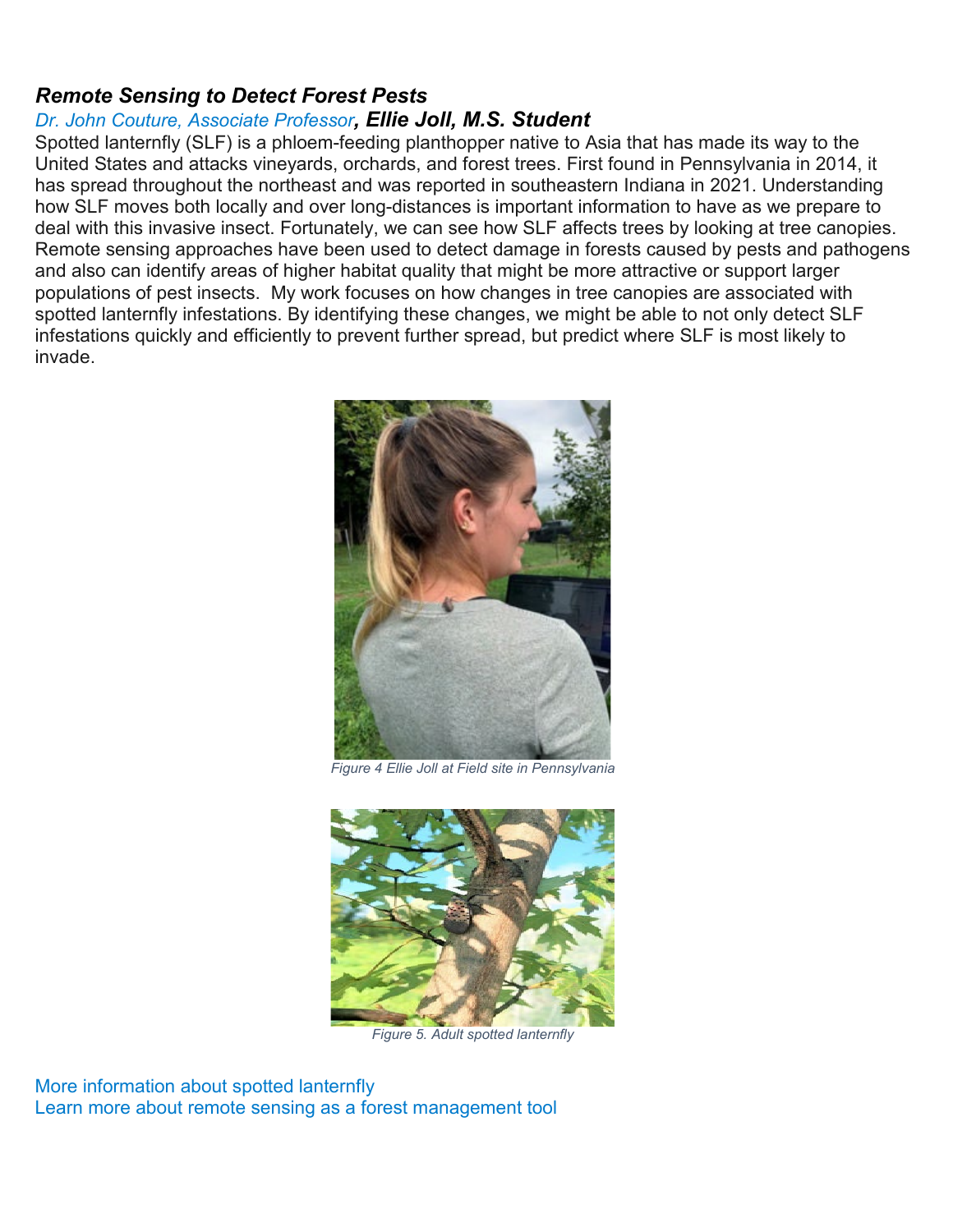## *Sustainability of Eastern Hemlock (Tsuga canadensis) in Indiana*

#### *[Summer](https://htirc.org/student-directory/) Rathfon, Dr. [Michael](https://htirc.org/research-scientists-directory/) Jenkins, Dr. Keith [Woeste](https://htirc.org/research-scientists-directory/)*

Summer Rathfon, a graduate student at Purdue University, has spent the past year researching the regeneration and long-term outlook for Eastern Hemlock in Indiana. Eastern hemlock is an evergreen species native to Indiana, but uncommon here. State Parks and natural areas, such as Shades State Park in Montgomery County, IN, and parts of the Hoosier National Forest are the best place to see Indiana's eastern hemlock.

Although eastern hemlock (*Tsuga canadensis*) is a foundational tree species in much of Appalachia and the North Woods. Recent visitors to Great Smoky Mountains National Park probably noticed that many of the hemlocks there are dying. The eastern hemlock there is being killed by an exotic insect called Hemlock wooly adelgid (HWA). Fortunately, HWA has not arrived in Indiana – at least not yet. In Indiana, eastern hemlock survives in small, isolated pockets, usually on cool, steep, north-facing slopes. These patches of eastern hemlock are remnants of what was (tens of thousands of years ago) a large, continuous forest containing eastern hemlock that covered the eastern United States. Nowadays, competitive hardwood species dominate the forest landscape of Indiana, so eastern hemlock is not an important timber species, as it once was in the eastern forest. Hemlock remains ecologically important, however, providing distinctive cover and habitat for numerous birds, amphibians, plants, and even aquatic stream-dwelling species that prefer cool water in the shade of hemlock-lined streams. Because Indiana hemlock populations are small and separated from each other and from trange of the species, Indiana's eastern hemlock may contain unique genetic variability that will be of use in fighting HWA invasion. Unfortunately, Indiana's hemlocks are also at risk of low genetic diversity because their population size is so small in many areas where they are found. Lack of genetic diversity can lead to inbreeding, low seed viability and poor regeneration, a problem noted in some areas of Indiana containing hemlock.

In northern habitats, deer prefer hemlocks for winter browse and they frequently congregate under hemlock during the winter months. While this phenomenon does not occur in Indiana, deer may still have a negative effect on hemlock regeneration. Some studies have found that deer prefer to rub their antlers on young trees that contain high concentrations of aromatic compounds and have soft bark. Eastern hemlock trees in Indiana have these characteristics, so deer may be putting additional stress on the already reduced populations.

Our research, supported in part by Purdue University, the USDA Forest Service, and the Indiana Academy of Sciences, aims to understand the genetic diversity of Indiana's hemlocks, how their diversity affects their reproduction, and whether injury from deer is constraining hemlock's ability to maintain selfsustaining populations in Indiana. As mentioned above, Rathfon spent the past year collecting samples of needles and cones from representative eastern hemlock populations in Indiana, measuring tree size and abundance, and observing injury from deer rub. Now, working in the genetics laboratory at Purdue's Department of Forestry and Natural Resources, she is using DNA extracted from the needle samples to understand how much genetic diversity is maintained in the stands she visited. By germinating the seeds from the cones she collected, she expects to gain insight into whether inbreeding and small population sizes are affecting the reproductive health of the stand. She expects to publish a full report of her findings in about a year.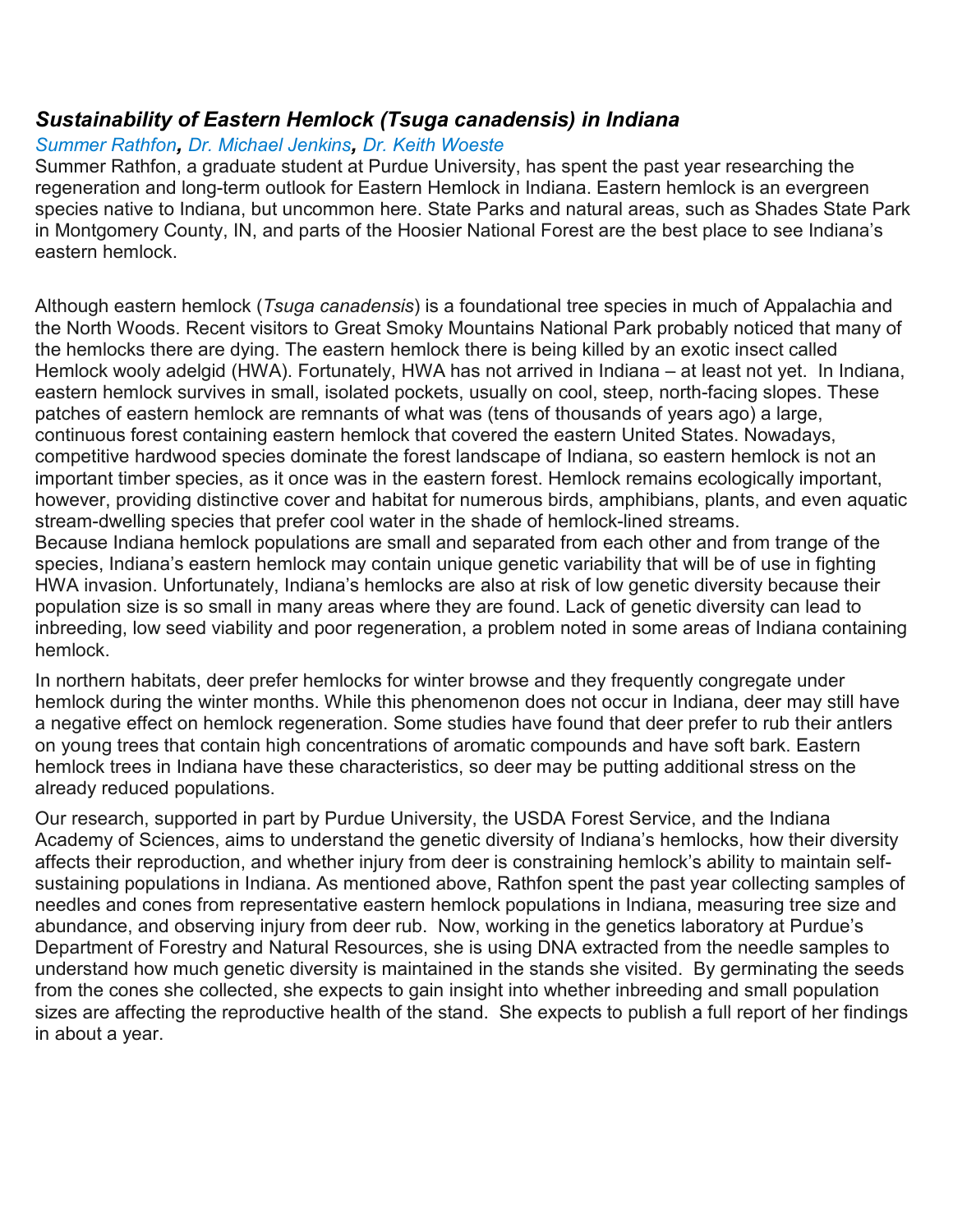

*Figure 1. Examples of injury to eastern hemlock from deerrub. Photo credit: Summer Rathfon.*



*Figure2. Rathfon measures a hemlock on a forested property in central Indiana. Summer was assisted by the landowners daughter, who says she wants to study Forestry at Purdue too!*



*Figure 6 Eastern hemlock growing on a steep slope*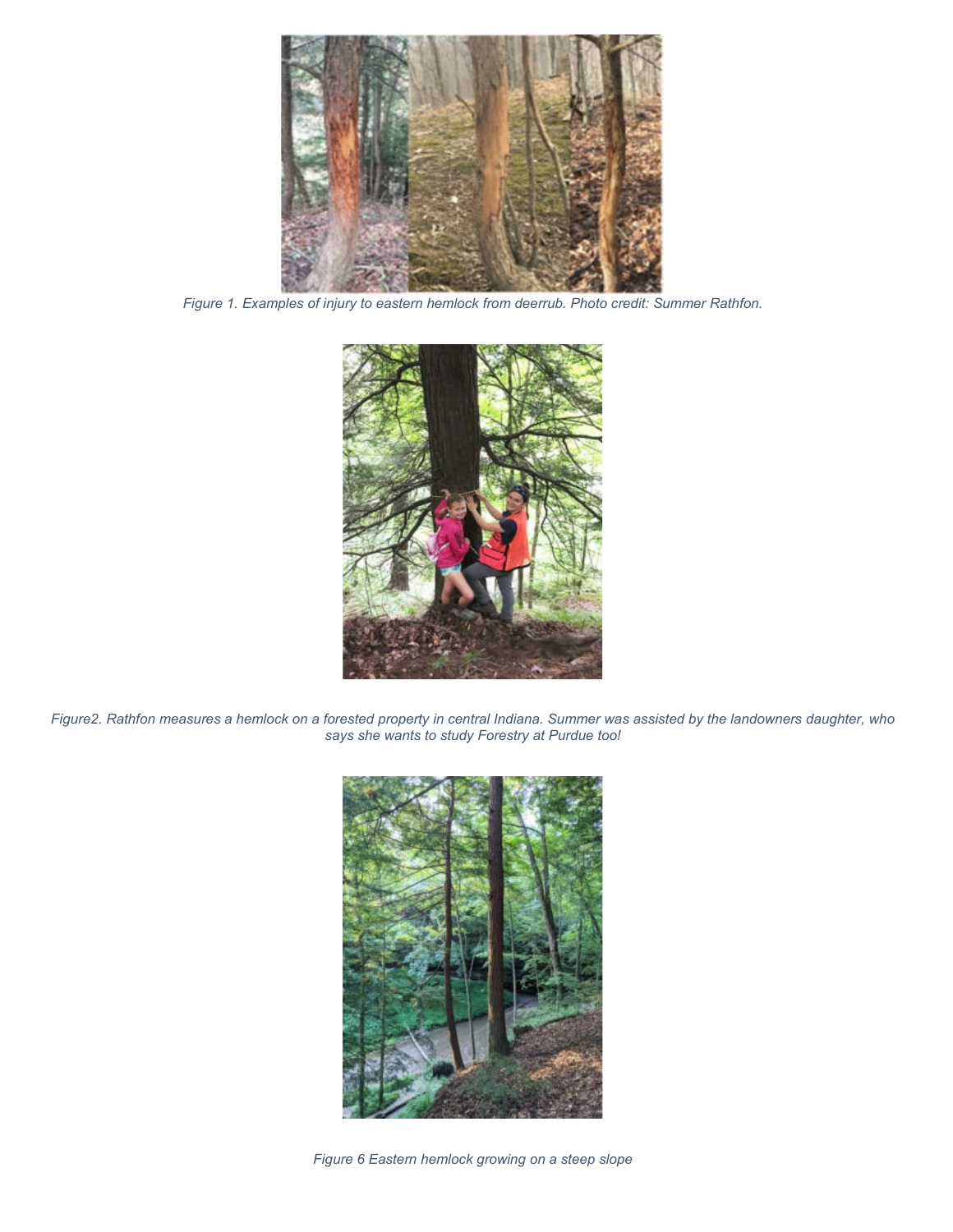

*Figure 7 Collecting needles and cones from eastern hemlock with a pruning pole.*



*Figure 8 Summer Rathfon preparing genetic samples of eastern hemlock for analysis.*

#### **Selected References**

- Anderson, R., & Loucks, O. 1979. White-Tail Deer (Odocoileus virginianus) Influence on Structure and Composition of Tsuga canadensis Forests. *Journal of Applied Ecology, 16*(3), 855-861. doi:10.2307/2402859
- Beane, N. R., Heitzman, E., & Schuler, T. M. 2010. Stand dynamics of an old-growth eastern hemlockhardwood forest in West Virginia. *Natural Areas Journal*, *30*(1), 64-72.
- Ellingson, E., S. McNamara, J. Bradeen, and S.C Hokanson. 2018. The genetic diversity of disjunct populations of eastern hemlock (*Tsuga canadensis*) in Minnesota. *Acta Horticulturae 1191*: 225-234.
- Friesner, R.C. and J.E. Potzger. 1936. Soil moisture and the nature of the *Tsuga* and *Tsuga-Pinus* Forest Associations in Indiana. *Butler University Botanical Studies* 3: 207-209.
- Hobbs, C. and K. Clay. "Disjunct eastern hemlock populations of the Central Hardwood Forests: ancient relicts or recent long distance dispersal events? Pp. 18-21. *In* 10<sup>th</sup> Mammoth Cave Research Symposia, February 14, 2013.
- Potter, K.M., R.M. Jetton, W.S. Dvorak, W.S. *et al.* 2012. Widespread inbreeding and unexpected geographic patterns of genetic variation in eastern hemlock (*Tsuga canadensis*), an imperiled North American conifer. *Conservation Genetics* 13: 475–498.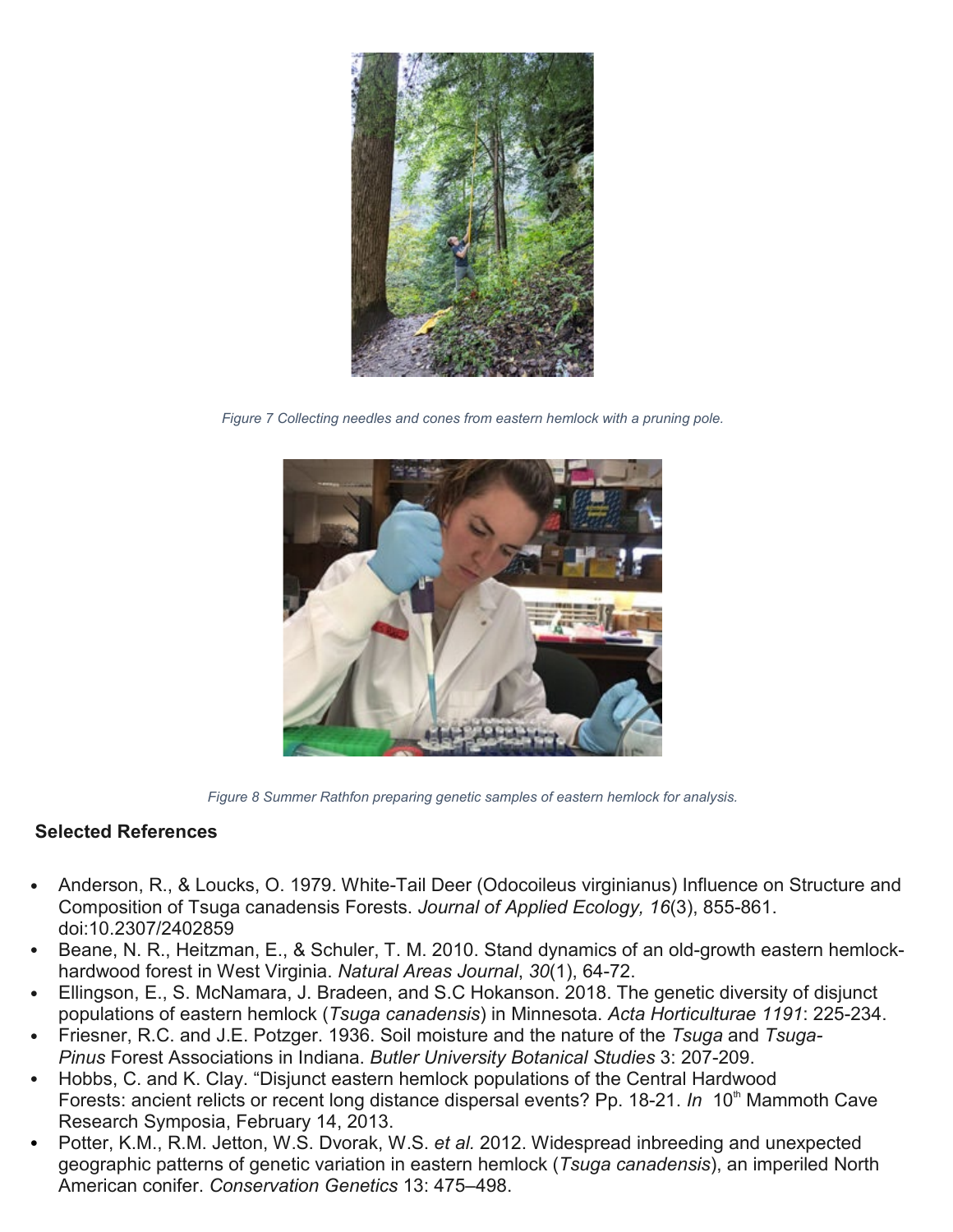### *Forest Service Scientists Mentor Summer Interns*

#### *By Dr. [Shaneka](https://htirc.org/research-scientists-directory/) Lawson*

This past summer, Forest Service scientists Drs. Shaneka Lawson and Anna Conrad mentored interns participating in the Research and Extension Experiential Learning for Undergraduates (REEU) program. The REEU program is a field and laboratory-based, natural resource science internship program designed to address research questions related to the biodiversity of ecosystems within a highly agricultural landscape. The overarching objective of the program is to help participants develop technical, critical thinking and mentoring skills while providing career development opportunities. The 8-week endeavor began in early May before culminating in the display of summer project results. The students shared posters of their research projects and gave 20-minute presentations to an audience filled with peers, program supporters, and potential employers (**Figure 1**).

The project initiated and developed by the interns working with Lawson and Conrad was entitled "Effects of Soil Characteristics and Tree Physiology on the Severity of Butternut Canker Disease". This research project aimed to identify variability in simple soil characteristics and tree physiology within butternut trees displaying specific butternut canker disease (BCD) severity rankings (**Figure 2**). As the project progressed, more than 3,000 butternut trees within the Martell forest area were rated for BCD severity based on a scale established by the Hardwood Tree Improvement & Regeneration Center (HTIRC). Trees were classified as susceptible, intermediate, or resistant before subsets were randomly selected for collection of stem and leaflet samples (**Figure 3**). Soil characteristics such as moisture content and pH were measured and compared across an upland and bottomland site. Stem cross-sections were stained and chlorophyll leaching was measured in leaves from trees that differed in disease severity. While distinct differences in soil characteristics were observed between the sites, follow-up research will be done to confirm variability observed in chlorophyll leaching and histochemical staining of stem crosssections. A research note was also generated by the interns working closely with Lawson and Conrad. This will be further edited and submitted for publication at a later date.



*Figure 1 Oral presentations. Summer interns D. Michael Holt III (left) and Jonathan G. Shimizu (right) delivered their presentations to a mixed group of faculty, staff, peers, and potential employers.*



*Figure 2. Butternut Canker disease (BCD). An introduction to BCD symptoms starting with a (A) healthy butternut tree, (B) an oozing canker, (C) the full extent of a canker after the bark is peeled back, and the three disease severity classes discussed (D) susceptible, (E) intermediate, and (F) resistant*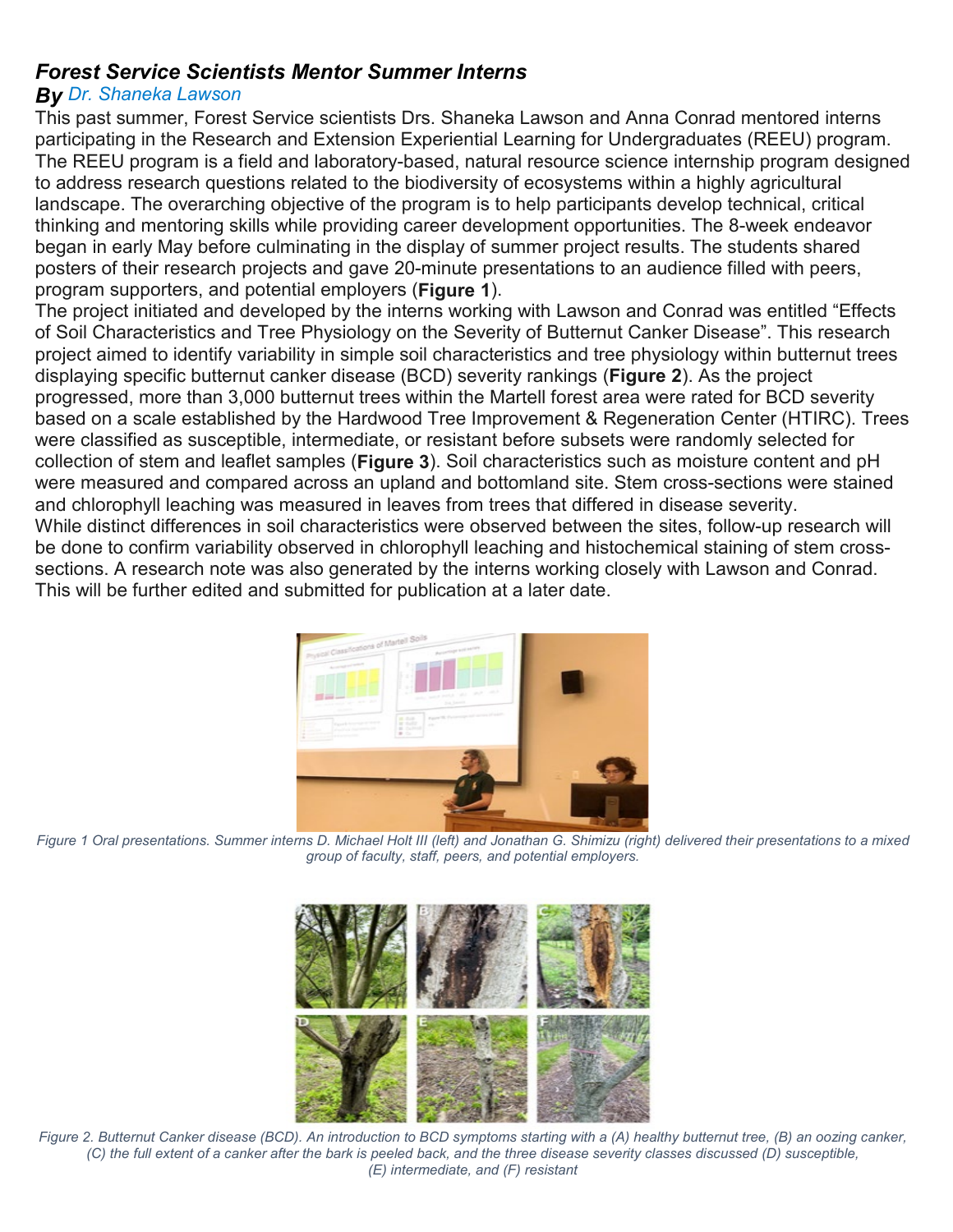

*Figure 3. Butternut Block 3 (BB3). Canker ratings within BB3 varied but the greatest number of trees were ranked in the susceptible class. The resistant trees are only differentiated as such because the disease presence is much less pronounced.*

## *Jim McKenna retires from U.S. Forest Service, NRS-14*

Operational tree breeder Jim McKenna retired from the USDA Forest Service in July 2021 and stepped down from his role at the HTIRC, which he had held since 2002. His research expertise included plant propagation, genetic testing, and plantation/seed orchard establishment.

Jim worked as part of a team in the USDA Forest Service research unit at Purdue, and along with other Purdue researchers and many partner organizations, focused on developing improved planting stock of fine hardwood trees. The primary species for improvement are black walnut, black cherry, and northern red oak to provide landowners with trees that are adapted to their area, are vigorous, uniform, and have good timber quality.

Jim also had a passion for breeding disease resistance in two threatened native tree species: butternut and American chestnut, and more recently was studying resistance of black walnut to thousand cankers disease.

He was instrumental in establishment of hardwood tree plantings for the HTIRC in Indiana and across the nation, installing or assisting with over 170 plantings totaling several hundred thousand seedlings, improvement and breeding work which can continue for many years due to his efforts. Jim retired from HTIRC to join the private sector, and we wish him well in his next chapter.